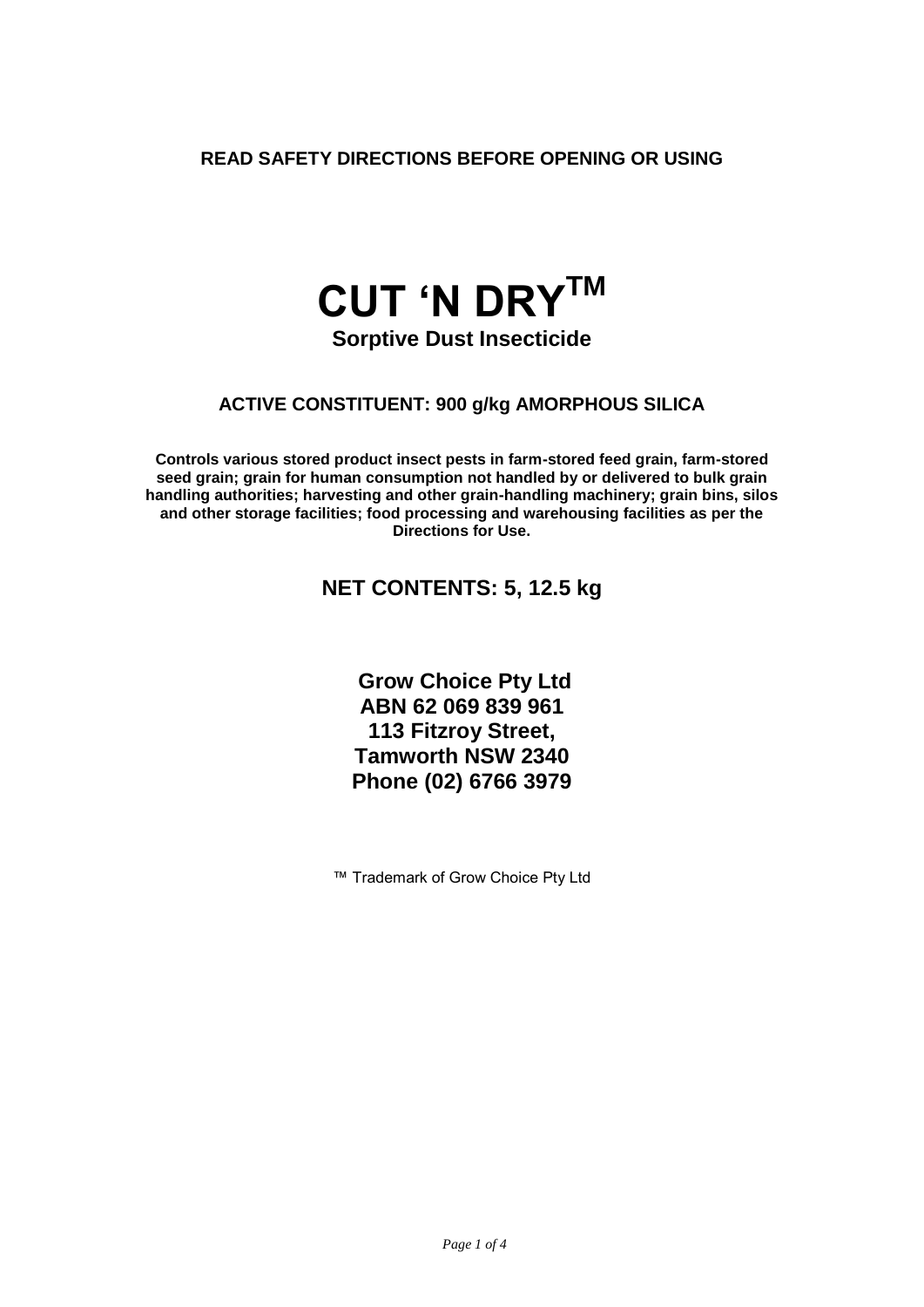# **DIRECTIONS FOR USE**

### **RESTRAINTS:**

**OBSERVE the following moisture content limits: wheat, oats, barley, triticale:-12%; paddy rice:-14%. If applying Cut 'N Dry as a slurry, (paddy rice only), reduce the above limit to 13.7%. DO NOT treat grain to be delivered to grain handling authorities.**

| <b>SITUATION</b>                                                                                      | <b>PEST</b>                                                                                                                                                                                                                                                                                                                                                   | <b>RATE</b>                                                           | <b>CRITICAL COMMENTS</b>                                                                                                                                                                                                                                                                                                                                                                                                                                                                                                                                                               |
|-------------------------------------------------------------------------------------------------------|---------------------------------------------------------------------------------------------------------------------------------------------------------------------------------------------------------------------------------------------------------------------------------------------------------------------------------------------------------------|-----------------------------------------------------------------------|----------------------------------------------------------------------------------------------------------------------------------------------------------------------------------------------------------------------------------------------------------------------------------------------------------------------------------------------------------------------------------------------------------------------------------------------------------------------------------------------------------------------------------------------------------------------------------------|
| Empty silos, bins<br>and other storage<br>areas.<br>1. Dust<br>application<br>2. Spray<br>application | Major species of<br>stored grain pests<br>including: Rust-red<br>flour beetle (Triboleum<br>castaneum)<br>Lesser grain borer<br>(Rhyzopertha<br>dominica)<br>Granary weevil<br>(Sitophilus granarius)<br>Rice weevil<br>(Sitophilus oryzae)<br>Sawtoothed grain<br>beetle (Oryzaephilus<br>surinamensis)<br>Tropical warehouse<br>moth (Ephestia<br>cautella) | $2$ g/m <sup>2</sup>                                                  | Distribute dust to give an even coating on surfaces<br>paying particular attention to crevices where debris might<br>remain. A hand operated duster may be used, but for<br>silos and large storage areas a power operated duster is<br>recommended. For vertical silos, apply from top<br>manholes or access points.                                                                                                                                                                                                                                                                  |
|                                                                                                       |                                                                                                                                                                                                                                                                                                                                                               | 120g/L of water,<br>applied at<br>$5L/100m^2$ (6<br>$g/m2$ dry basis) | To prepare spray mix, add 120 g Cut 'N Dry per/litre<br>water. For small storages apply with a standard back<br>pack or mechanical sprayer through fan-jet nozzles at<br>300-400 kPa (40-60 psi). For large storages use high<br>pressure equipment at pressures of 3,000-4,000 kPa,<br>delivering a narrow spray band through appropriate flat<br>fan nozzles. Spray to just below the point of run-off.<br>Recirculation/agitation of spray mix is important to<br>maintain good dispersion of Cut 'N Dry in the spray-mix.                                                          |
| Food processing<br>and warehousing<br>facilities<br>1. Spray<br>application                           |                                                                                                                                                                                                                                                                                                                                                               | 120g/L of water,<br>applied at<br>$5L/100m^2$ (6<br>$g/m2$ dry basis) | Treatment of building structures only. As for spray<br>application above. Apply mainly to structural cracks,<br>crevices and inaccessible areas. Do not treat floors or<br>areas that are frequently cleaned. Avoid treatment of<br>moving parts, electrical components and food contact<br>surface of plant and equipment. Clean up spills and<br>overspray with damp mop or cloth. Cut 'N Dry will leave a<br>visible residue on treated surfaces and should not be<br>used where such residues are unacceptable. Avoid the<br>application of high pressure air to treated surfaces. |
| 2. Dust<br>application<br>Grain handling<br>Machinery (eg.<br>Field Bins,<br>Augers,<br>Seeders)      |                                                                                                                                                                                                                                                                                                                                                               | $2$ g/m <sup>2</sup>                                                  | Treatment of building structures only. As for dust<br>application above. Restrict the use of dust to crack and<br>crevice spot treatment.<br>Before applying thoroughly clean all debris from<br>machine. Use a vacuum cleaner or compressed air if<br>available. Dust throughout machine, ensuring distribution<br>to hidden or relatively inaccessible parts. Clean out<br>excess before using machinery.                                                                                                                                                                            |
| <b>Header harvesters</b>                                                                              |                                                                                                                                                                                                                                                                                                                                                               | $2.5$ kg                                                              | Before applying, clean out as much grain residue and<br>crop debris as possible. Run the machine for 10 minutes<br>and use vacuum cleaner and/or compressed air. Do not<br>use water. After applying, close all inspection covers and<br>run machine for 2 minutes to distribute product into<br>inaccessible locations. Just prior to harvest, open<br>inspection covers and run machine to remove excess<br>dust. See below for application details.                                                                                                                                 |
| Farm-stored feed-<br>grain, seed-grain;<br>(wheat, oats,<br>barley, triticale,<br>paddy rice).        |                                                                                                                                                                                                                                                                                                                                                               | 1 kg/tonne<br>1.5 to 2 kg/tonne                                       | Dust application (all grains). Apply to grain as it passes<br>through auger to give a uniform distribution through<br>grain; a dust application should be used.<br>Aqueous slurry application (paddy rice only) – spray as a<br>23% slurry (1 kg Cut 'N Dry in 3.3 litres water) at a rate of<br>3.3 litres/tonne over a moving grain stream as per<br>directions below. With non-reversible low power augers,<br>reduce rate of transfer to avoid blockage. Use the higher<br>rates on dirty or heavily infested grain.                                                               |
| Grain (wheat, oats,<br>barley, triticale,<br>paddy rice) for<br>Human<br>Consumption.                 |                                                                                                                                                                                                                                                                                                                                                               | 1 kg/tonne<br>authorities.                                            | The rate of 1 kg/tonne not to be exceeded for grain for<br>human consumption. DO NOT treat grain to be delivered<br>to grain handling                                                                                                                                                                                                                                                                                                                                                                                                                                                  |

#### **NOT TO BE USED FOR ANY PURPOSE, OR IN ANY MANNER, CONTRARY TO THIS LABEL UNLESS AUTHORISED UNDER APPROPRIATE LEGISLATION**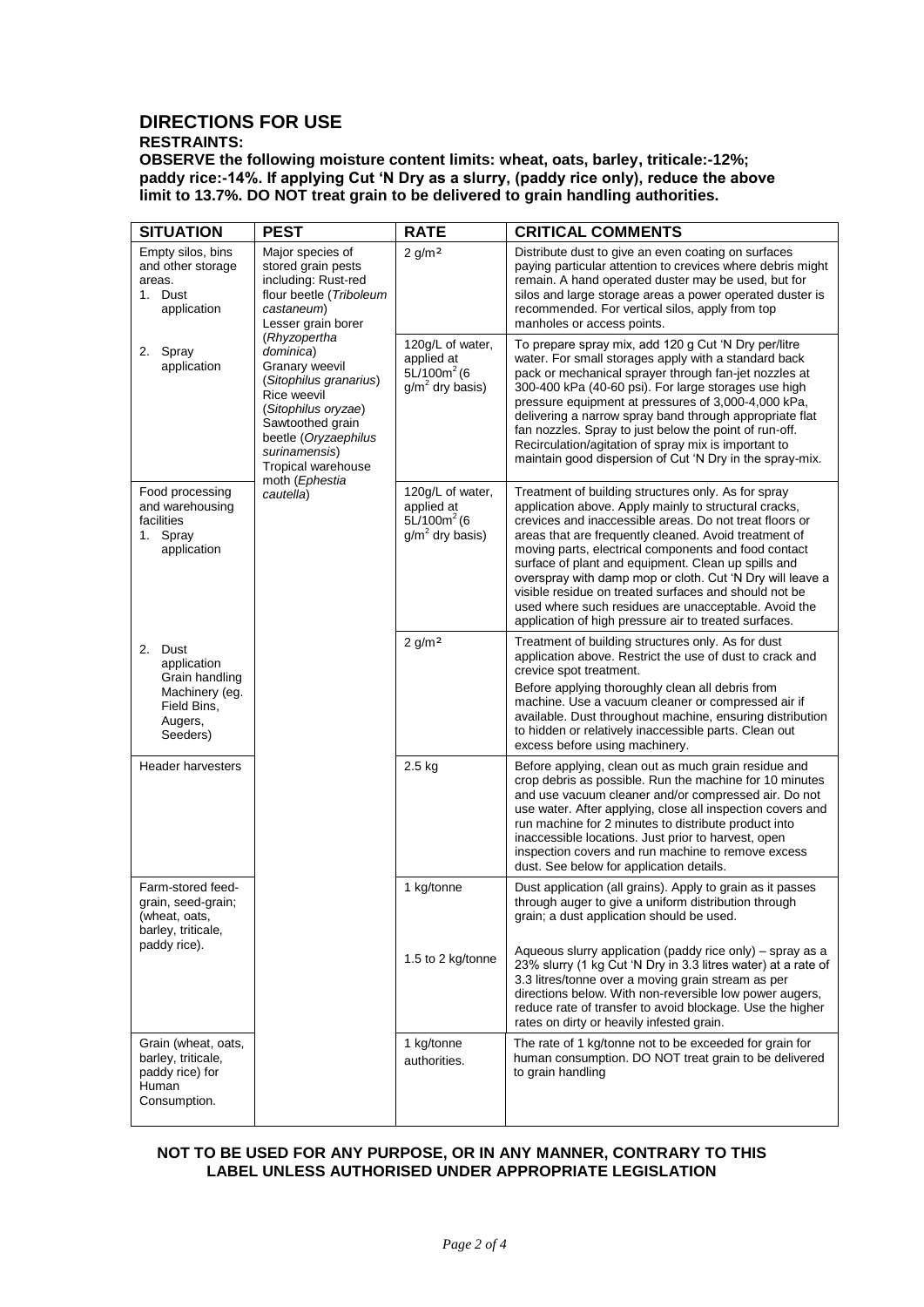#### **WITHHOLDING PERIOD: Not required when used as directed.**

#### **GENERAL INSTRUCTIONS**

This product will control organo-phosphate tolerant strains of insects. It is chemically stable and high temperatures will not degrade it. Protection of up to twelve months can be expected, provided excess moisture is not present.

Treating grain – Satisfactory mixing can be obtained by adding this product to grain as it passes through an auger, when mixing add the dust gradually and constantly. Check that the correct rate is being applied. When applying as a slurry, (paddy rice only), spray evenly at a rate of 3.3 litres/tonne over a moving grain stream and mix in a paddle mixer or transfer auger. The rate of flow of treated grain will be slower than that of untreated grain. The calibration of machinery, and especially seed drills, should be checked if the grain has been treated.

Applying to header harvesters. Distribute at the following locations:

| Comb<br>Drum and | 400a | Riddles 400a | Front Elevator 100g      | Bulk Bin<br>Dispatch | 100g |
|------------------|------|--------------|--------------------------|----------------------|------|
| concave          | 600a | Screen 200a  | Straw walkers 400g Auger |                      | 100g |

Distribute a further 200g over parts of the machine not fully covered, paying particular attention to augers and elevators. A garden puffer or venturi blower provides good distribution.

#### **Compatibility**

Cut 'N Dry has been found to be compatible with most seed dressings currently in use. With the exception of such proven compatible treatments, do not apply in conjunction with other chemicals as performances may be adversely affected.

#### **PROTECTION OF WILDLIFE, FISH, CRUSTACEANS AND ENVIRONMENT**

**DO NOT** contaminate streams, rivers or waterways with the chemical or used containers.

#### **STORAGE AND DISPOSAL**

#### **For all multi-walled paper bags or foil lined paper bags.**

**KEEP OUT OF REACH OF CHILDREN.** Store in the closed, original container in a dry, cool, well-ventilated area and out of direct sunlight. Shake bag contents until bag is empty. Do not dispose of undiluted chemicals on site. Puncture or shred and bury empty bags in a local authority landfill. If no landfill is available, bury the containers below 500 mm in a disposal pit specifically marked and set up for this purpose clear of waterways, desirable vegetation and tree roots. Empty bag and product should not be burnt. Discharge excess spray slurry onto absorbent ground or soil.

#### **For all HDPE pails.**

**KEEP OUT OF REACH OF CHILDREN.** Store in the closed, original container in a cool, wellventilated area and out of direct sunlight. Do not store for prolonged periods in direct sunlight. Triple or preferably pressure rinse containers before disposal. Add rinsings to spray tank. Do not dispose of undiluted chemicals on site. If recycling, replace cap and return clean containers to recycler or designated collection point. If not recycling, break, crush or puncture and bury empty containers in a local authority landfill. If no landfill is available, bury the containers below 500 mm in a disposal pit specifically marked and set up for this purpose clear of waterways, desirable vegetation and tree roots. Empty containers and product should not be burnt. Discharge excess spray slurry onto absorbent ground or soil.